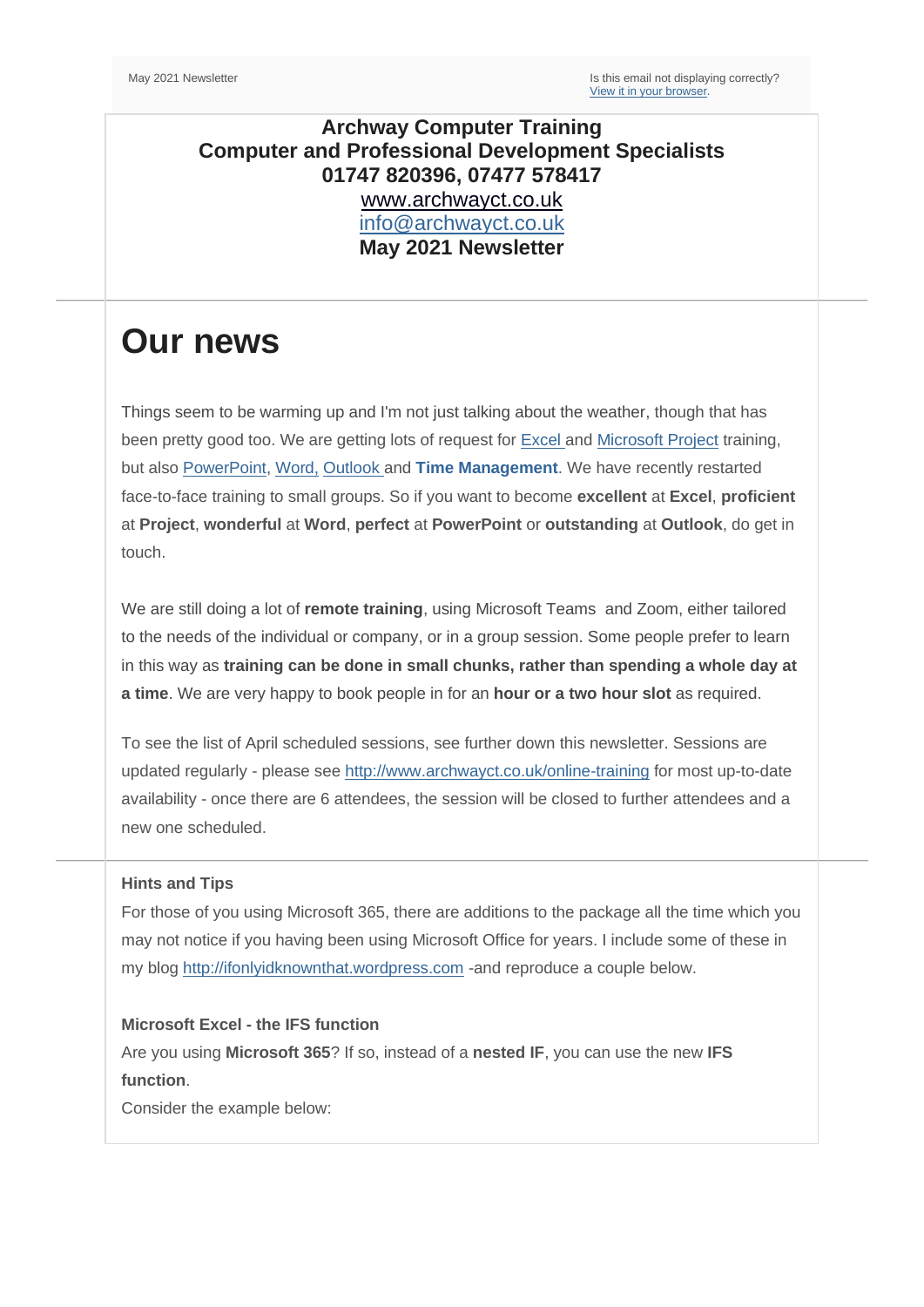| A <sub>9</sub> |             | $\int x$                                                                 |        |   |
|----------------|-------------|--------------------------------------------------------------------------|--------|---|
|                | A           | B                                                                        | c      | D |
| 1              | <b>Name</b> | Mark                                                                     | Result |   |
| 2              | Davies      | 72                                                                       |        |   |
| 3              | Garth       | 89                                                                       |        |   |
| 4              | Lewis       | 51                                                                       |        |   |
| 5              | McRae       | 90                                                                       |        |   |
| 6              | Reeves      | 76                                                                       |        |   |
| 7              | Smith       | 87                                                                       |        |   |
| 8              | Jones       | 55                                                                       |        |   |
| 9              |             |                                                                          |        |   |
| 10             |             | If the mark is over 80, result is "A", if the mark is over 70, result is |        |   |
| 11             |             | "B". If the mark is over 60, result is "C" but less than 60 is "FAIL"    |        |   |
| 12             |             |                                                                          |        |   |
| 13             |             |                                                                          |        |   |

We would generally use a nested IF to work out the exam score, the formula being:

## **=IF(B2>80,"A",IF(B2>70,"B",IF(B2>60,"C","FAIL")))**

|   | ÷<br><b>YEAR</b><br>$\overline{\mathbf v}$ | fx<br>$\times$<br>$\checkmark$ |        | =if(b2>80,"A",if(b2>70,"B",if(b2>60,"C","FAIL"))) |   |
|---|--------------------------------------------|--------------------------------|--------|---------------------------------------------------|---|
|   | А                                          | B                              |        | D                                                 | Е |
|   | <b>Name</b>                                | Mark                           | Result |                                                   |   |
| 2 | Davies                                     | 72                             |        | =if(b2>80,"A",if(b2>70,"B",if(b2>60,"C","FAIL"))) |   |
| 3 | Garth                                      | 89                             |        |                                                   |   |
| 4 | Lewis                                      | 51                             |        |                                                   |   |
| 5 | McRae                                      | 90                             |        |                                                   |   |
| 6 | Reeves                                     | 76                             |        |                                                   |   |
|   | Smith                                      | 87                             |        |                                                   |   |
| 8 | Jones                                      | 55                             |        |                                                   |   |

Now, using Office 365, we can use an IFS function, where the syntax is

**=IFS(logical test1, value if true, logical test2, value if true, logical test3, value if true,** 

**……)**

so in this case:

#### **=IFS(B2>80,"A",B2>70,"B",B2>60,"C",B2<=60, "FAIL")**

|   | $\overline{\mathbf{v}}$ | $f_x$ | =IFS(B2>80,"A",B2>70,"B",B2>60,"C",B2<=60,"FAIL") |   |                                                                                          |  |
|---|-------------------------|-------|---------------------------------------------------|---|------------------------------------------------------------------------------------------|--|
|   | А                       | B     |                                                   | D |                                                                                          |  |
|   | Name                    | Mark  | Result                                            |   |                                                                                          |  |
|   | Davies                  | 72    | =IFS(B2>80,"A",B2>70,"B",B2>60,"C",B2<=60,"FAIL") |   |                                                                                          |  |
| 3 | Garth                   | 89    |                                                   |   | IFS(logical_test1, value_if_true1, [logical_test2, value_if_true2], [logical_test3, valu |  |
| 4 | Lewis                   | 51    |                                                   |   |                                                                                          |  |
| 5 | McRae                   | 90    |                                                   |   |                                                                                          |  |
| 6 | Reeves                  | 76    |                                                   |   |                                                                                          |  |
|   | Smith                   | 87    |                                                   |   |                                                                                          |  |
| 8 | Jones                   | 55    |                                                   |   |                                                                                          |  |
| 9 |                         |       |                                                   |   |                                                                                          |  |

Find out more about our **[Microsoft Excel training](http://www.archwayct.co.uk/microsoft-office-training/microsoft-excel-training)** in Wiltshire, Dorset, Somerset and Hampshire.

#### **Microsoft Excel - the UNIQUE function**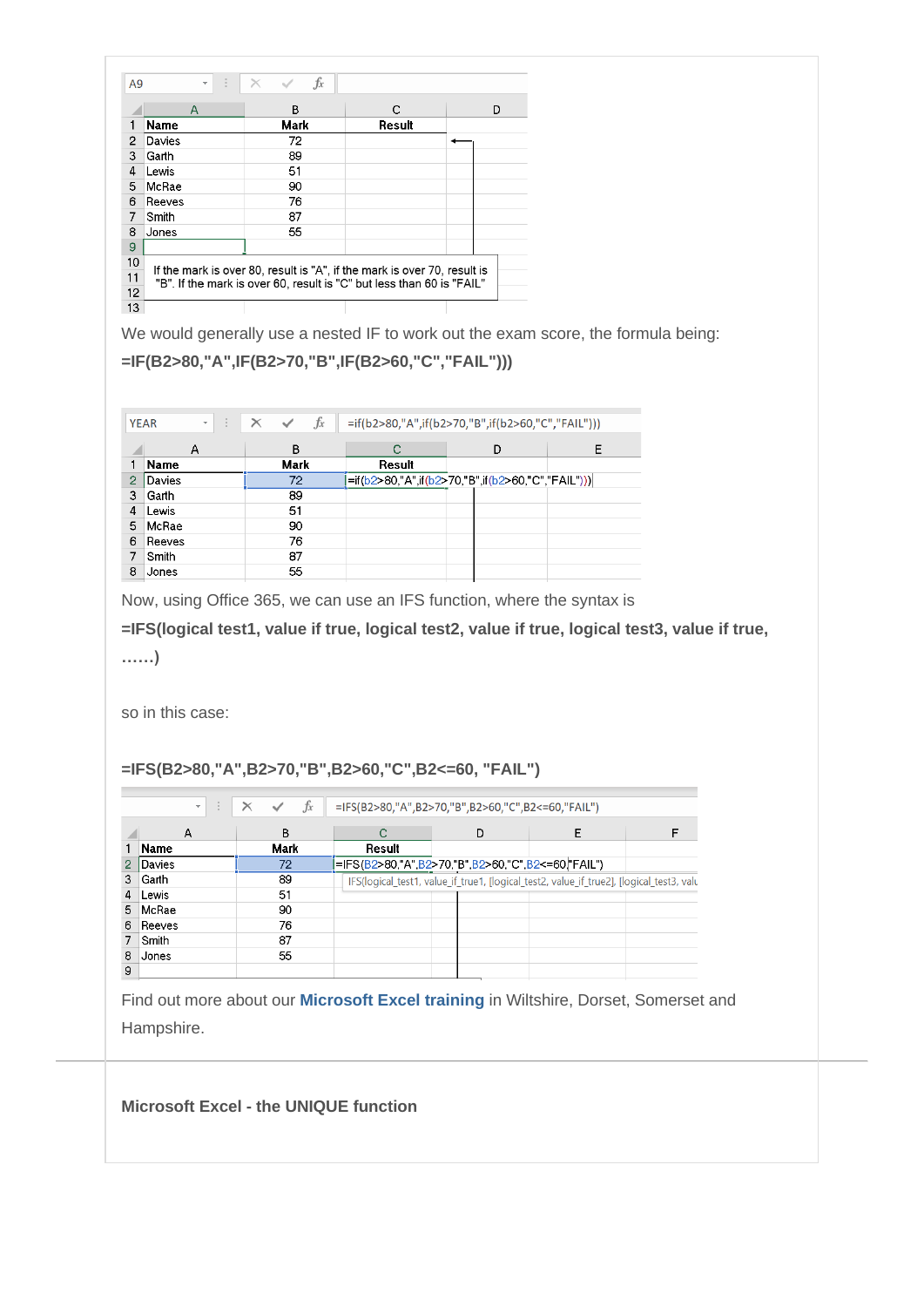If you are an Excel 365 user, you will have the **UNIQUE** function, which looks at a range of cells and produces a list of unique values. This may, be useful, for example, if you wanted to create a Data Validation List from data that is already there.

In the example below, I have a list of orders, but some customers have made more than one order and I just want a list of customer names.

|    | А       | B           |            | D                |                     |                     | G          |
|----|---------|-------------|------------|------------------|---------------------|---------------------|------------|
|    | OrderID | CustomerID  | EmployeeID | <b>OrderDate</b> | <b>DispatchDate</b> | <b>Product Code</b> | Days taken |
|    |         | 1 Smith     |            | 14/10/2019       | 18/10/2019          |                     |            |
|    |         | 2 Jones     |            | 15/10/2019       | 22/10/2019          |                     |            |
| 4  |         | 3 Smith     | 3          | 16/10/2019       | 27/10/2019          |                     | 11         |
| 5  |         | 4 Brown     | 5          | 17/10/2019       | 03/11/2019          |                     | 17         |
| 6  |         | 5 Hislop    | 3          | 21/10/2019       | 28/10/2019          |                     |            |
|    |         | 6 Phillips  |            | 25/10/2019       | 10/11/2019          |                     | 16         |
| 8  |         | 7 Walsh     | 6          | 11/11/2019       | 10/12/2019          |                     | 29         |
| 9  |         | 8 Ghose     | 6          | 12/11/2019       | 16/11/2019          |                     |            |
| 10 |         | 9 Phillips  | 6          | 22/11/2019       | 26/11/2019          |                     |            |
| 11 |         | 10 Kanani   | 8          | 23/11/2019       | 26/11/2019          |                     |            |
| 12 |         | 11 Janman   | 8          | 30/11/2019       | 06/12/2019          |                     | 6          |
| 13 |         | 12 Crook    |            | 07/12/2019       | 16/12/2019          |                     | 9          |
| 14 |         | 13 Blake    |            | 08/12/2019       | 14/12/2019          |                     |            |
| 15 |         | 14 Ghose    |            | 10/12/2019       | 17/12/2019          |                     |            |
| 16 |         | 15 Dwyer    |            | 14/12/2019       | 22/12/2019          |                     |            |
| 17 |         | 16 Bason    | 5.         | 16/12/2019       | 22/12/2019          |                     |            |
| 18 |         | 17 Patrick  | 6          | 17/12/2019       | 23/12/2019          |                     |            |
| 19 |         | 18 Ward     |            | 18/12/2019       | 25/12/2019          |                     |            |
| 20 |         | 19 Whittock | 2          | 21/12/2019       | 30/12/2019          |                     | 9          |
| 21 |         | 20 Hawkins  | 8          | 21/12/2019       | 29/12/2019          |                     |            |
| 22 |         | 21 Jones    |            | 22/12/2019       | 21/01/2020          |                     | 30         |
| 23 |         | 22 Crean    |            | 23/12/2019       | 30/12/2019          |                     |            |
| 24 |         | 23 Murphy   |            | 24/12/2019       | 29/12/2019          |                     | 5          |

In cell I5, I used the formula

**=UNIQUE(B2:B154)** which is the range that I am searching through.

I get a list of unique names in column I.

| Smith           |  |
|-----------------|--|
| Jones           |  |
| <b>Brown</b>    |  |
| <b>Hislop</b>   |  |
| <b>Phillips</b> |  |
| Walsh           |  |
| Ghose           |  |
| Kanani          |  |
| Janman          |  |
| Crook           |  |
| <b>Blake</b>    |  |
| <b>Dwyer</b>    |  |
| Bason           |  |
| Patrick         |  |
| Ward            |  |
| <b>Whittock</b> |  |
| <b>Hawkins</b>  |  |
| Crean           |  |
| <b>Murphy</b>   |  |
| Marquardt       |  |
| Mountain        |  |

The syntax for the **UNIQUE** function is **UNIQUE(Array, [by column], [occurs once])**.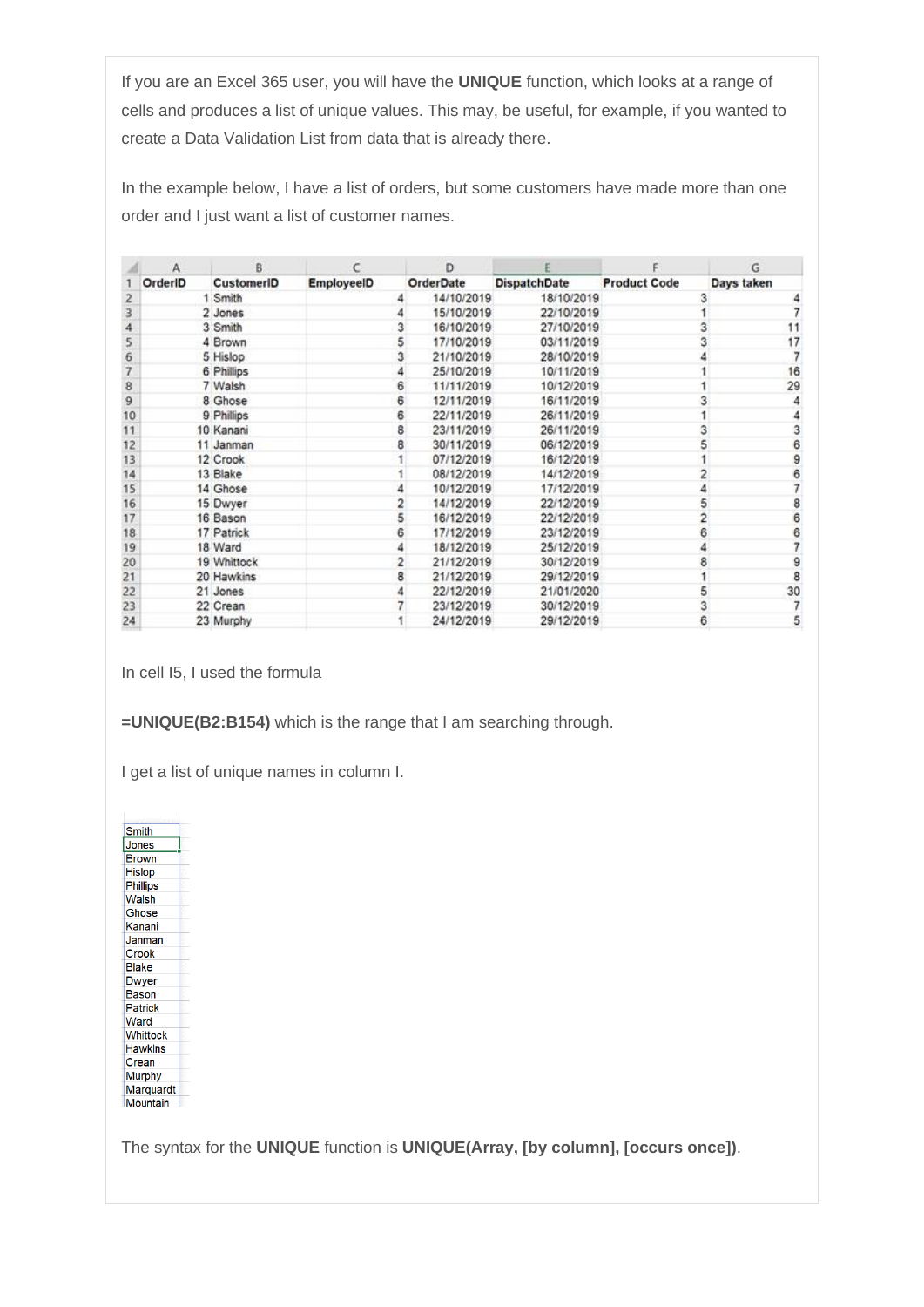Find out more about our [Microsoft Excel training](http://www.archwayct.co.uk/microsoft-office-training/microsoft-excel-training) in Wiltshire, Dorset, Somerset and Hampshire.

# **Online Training Sessions**

Since some organisations no longer want face-to-face training, we are pleased to be able to announce some interactive short training sessions.

Sessions will be conducted using WebEx or Zoom and will be limited to 6 people. Once a session is full, new dates will be released.

Training files and a meeting invitation will be sent out to participants in advance of the training session. Sessions are updated regularly **[here](http://www.archwayct.co.uk/online-training)**.

[email us](mailto:jdonbavand@btinternet.com?subject=Online%20training)**. To find out more details, ring on the mobile number at the top of this newsletter, or fill in our online [contact form](http://www.archwayct.co.uk/contact)**.

| <b>Date</b>             | <b>Time</b>        | <b>Session</b>                                                                                                                                     | <b>Cost</b>    |
|-------------------------|--------------------|----------------------------------------------------------------------------------------------------------------------------------------------------|----------------|
| 7th                     | $09:30 -$          | <b>Crystal Reports - Formulas and Functions</b>                                                                                                    | $£35 +$        |
| May                     | 11:00              |                                                                                                                                                    | VAT            |
| 7th                     | $11:15 -$          | <b>Crystal Reports - Charting</b>                                                                                                                  | $£35 +$        |
| May                     | 12:45              |                                                                                                                                                    | VAT            |
| 7th                     | $13:30 -$          | Microsoft Project - Adding costs to projects                                                                                                       | $£25 +$        |
| May                     | 14:30              |                                                                                                                                                    | VAT            |
| 7th                     | $15:00 -$          | Microsoft Project - Working with Tasks, Creating a Gantt                                                                                           | $£30 +$        |
| May                     | 16:30              | Chart, Links, Lags and Leads                                                                                                                       | VAT            |
| 11th                    | $9:30 -$           | <b>Crystal Reports - Crosstabs</b>                                                                                                                 | $£35 +$        |
| May                     | 11:00              |                                                                                                                                                    | VAT            |
| 11th                    | $11:30 -$          | <b>Crystal Reports - The Section Expert and Advanced</b>                                                                                           | $£35 +$        |
| May                     | 13:00              | Formatting                                                                                                                                         | VAT            |
| 11th<br>May             | $13:30 -$<br>14:30 | Outlook - Emails Rules and Alerts, Creating a Task from an<br>Email, Creating an Appointment from an Email, Quick Parts,<br><b>Email Templates</b> | £25 +<br>VAT   |
| 11th                    | $15:00 -$          | Word - Collaborating with Others - Sharing Documents,                                                                                              | $£25 +$        |
| May                     | 16:00              | Comments, Track Changes                                                                                                                            | VAT            |
| 12 <sub>th</sub>        | $09:30 -$          | Delegating - How to delegate effectively                                                                                                           | £50 +          |
| May                     | 11:30              |                                                                                                                                                    | VAT            |
| 12th                    | $13:00 -$          | PowerPoint - Creating a new presentation, Slide Layouts,                                                                                           | $£25 +$        |
| May                     | 14:00              | <b>Slide Views, Moving Slides</b>                                                                                                                  | VAT            |
| 12th                    | $15:00 -$          | PowerPoint - Working with SmartArt, Animating SmartArt                                                                                             | $£25 +$        |
| May                     | 16:00              | and Bulleted Lists                                                                                                                                 | VAT            |
| 14 <sub>th</sub><br>May | $09:30 -$<br>10:30 | Outlook - Calendar, Creating Recurring Appointments,<br>Making appointments private, Using the Scheduling<br>Assistant                             | $£25 +$<br>VAT |
| 14th                    | $11:00 -$          | Coaching Skills - the key to successful delegation                                                                                                 | $£50 +$        |
| May                     | 13:00              |                                                                                                                                                    | VAT            |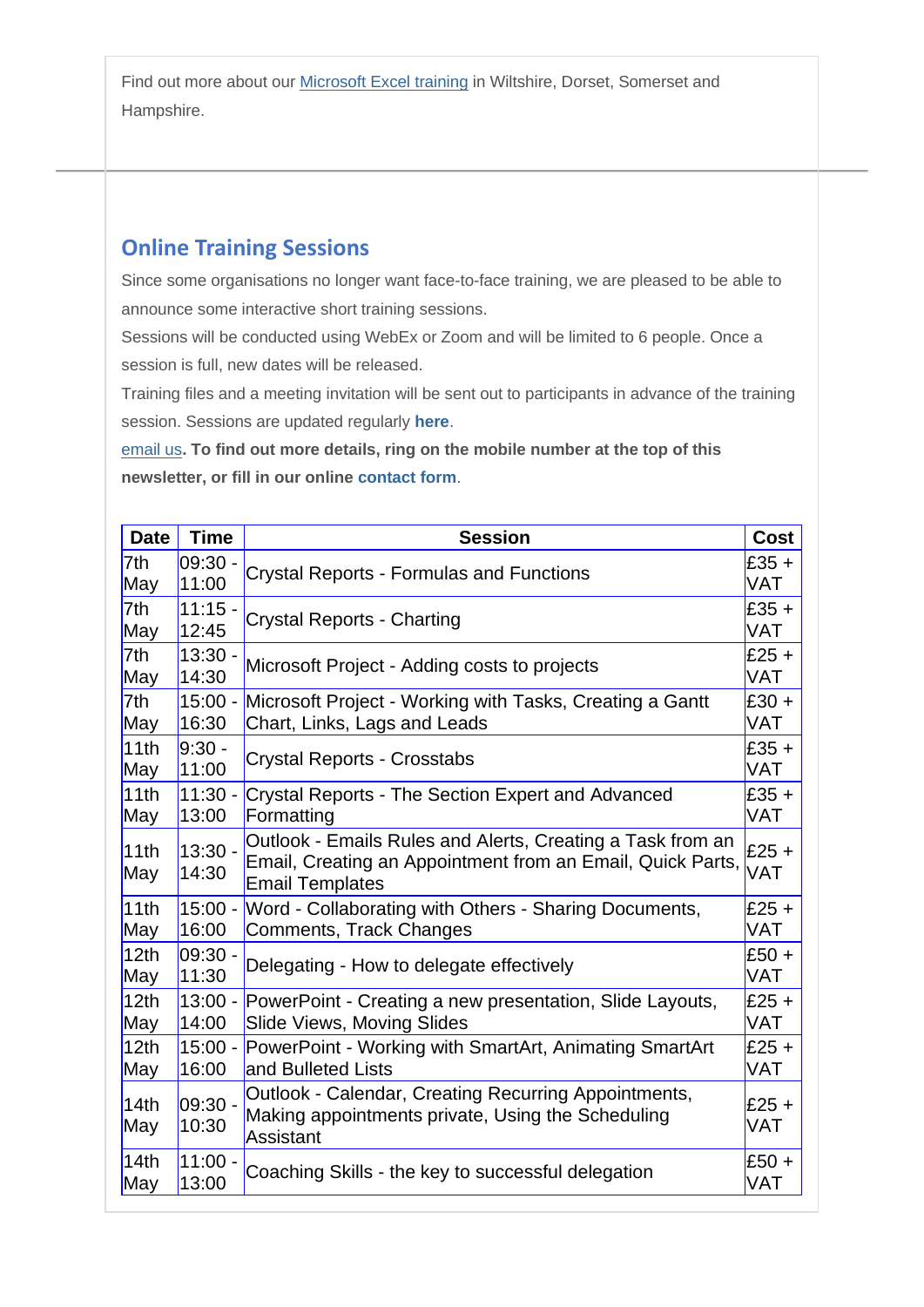| 14th                    | $14:00 -$          | Communication Skills - Questioning Techniques, Listening                                                                                                                                                     | $E50 +$      |
|-------------------------|--------------------|--------------------------------------------------------------------------------------------------------------------------------------------------------------------------------------------------------------|--------------|
| May                     | 16:00              | Skills, Aggressive, Defensive and Assertive Behaviour                                                                                                                                                        | VAT          |
| 17th                    | $09:30 -$          | Microsoft Project - Views, Tables, Filters, Creating Reports                                                                                                                                                 | $£30 +$      |
| May                     | 11:00              |                                                                                                                                                                                                              | VAT          |
| 17 <sub>th</sub>        | $11:30 -$          | Microsoft Word - Using Section Breaks effectively                                                                                                                                                            | £25 +        |
| May                     | 12:30              | Excel - Named ranges, VLOOKUP                                                                                                                                                                                | VAT          |
| 17th                    | $13:30 -$          |                                                                                                                                                                                                              | £25 $+$      |
| May                     | 14:30              |                                                                                                                                                                                                              | VAT          |
| 17th                    | $15:00 -$          |                                                                                                                                                                                                              | $£25 +$      |
| May                     | 16:00              | <b>Excel Charting</b>                                                                                                                                                                                        | <b>VAT</b>   |
| 17th                    | $16:00 -$          | Using Zoom for Remote Working                                                                                                                                                                                | $£15 +$      |
| May                     | 16:40              |                                                                                                                                                                                                              | VAT          |
| 19 <sub>th</sub>        | 09:30 -            | PowerPoint - Using SmartArt, Animating bulleted lists and                                                                                                                                                    | $£25 +$      |
| May                     | 10:30              | <b>SmartArt, Using Drawing Tools, Manipulating Pictures</b>                                                                                                                                                  | VAT          |
| 19 <sub>th</sub><br>May | $11:00 -$<br>12:00 | Outlook - Email Rules and Alerts, Creating a Task from an<br>Email, Creating an Appointment from an Email, Quick Parts,<br><b>Email Templates</b>                                                            | £25 +<br>VAT |
| 19 <sub>th</sub>        | $13:30 -$          | <b>Using Outlook for Time Management</b>                                                                                                                                                                     | £30 +        |
| May                     | 14:30              |                                                                                                                                                                                                              | VAT          |
| 19 <sub>th</sub>        | $15:00 -$          | Microsoft Project - Baselining a Project and Tracking                                                                                                                                                        | £25 $+$      |
| May                     | 16:00              | Progress                                                                                                                                                                                                     | VAT          |
| 20th                    | 09:30.             | <b>Excel - Date and Text Functions</b>                                                                                                                                                                       | £25 +        |
| May                     | 10:30              |                                                                                                                                                                                                              | VAT          |
| 20th                    | $11:00 -$          | <b>Excel - Grouping worksheets, Calculations across</b>                                                                                                                                                      | £25 $+$      |
| May                     | 12:00              | worksheets, Data Consolidation                                                                                                                                                                               | VAT          |
| 20th                    | $13:30 -$          | Excel - IF, Nested IF, AND, OR, SUMIF, SUMIFS,                                                                                                                                                               | $£30 +$      |
| May                     | 15:00              | COUNTIF, COUNTIFS, AVERAGEIF, IFERROR                                                                                                                                                                        | VAT          |
| 20th                    | $15:30 -$          | <b>Excel Charting</b>                                                                                                                                                                                        | $£25 +$      |
| May                     | 16:30              |                                                                                                                                                                                                              | VAT          |
| 21st<br>May             | 15:00              | Effective Communication especially when working remotely<br>13:00 - $\blacksquare$ keeping in touch with the team, organising regular<br>meetings, Agenda, feedback from meeting, managing<br>meetings, etc. | £50 +<br>VAT |
| 21st                    | $15:30 -$          | Word - Mailmerge                                                                                                                                                                                             | $£25 +$      |
| May                     | 16:30              |                                                                                                                                                                                                              | VAT          |
| 24th                    | 09:30.             | <b>Excel - Sorting, Filtering, Conditional Formatting</b>                                                                                                                                                    | £25 $+$      |
| May                     | 10:30              |                                                                                                                                                                                                              | VAT          |
| 24th                    | $11:00 -$          | Excel - Creating a new workbook, Basic Formatting, Basic                                                                                                                                                     | $£25 +$      |
| May                     | 12:00              | Formulas, Saving, Printing                                                                                                                                                                                   | VAT          |
| 24th                    | $13:30 -$          | Introduction to OneNote                                                                                                                                                                                      | $£30 +$      |
| May                     | 15:00              |                                                                                                                                                                                                              | VAT          |
| 24th                    | $15:30 -$          | PowerPoint - Using SmartArt, Animating bulleted lists and                                                                                                                                                    | $£25 +$      |
| May                     | 16:30              | <b>SmartArt, Using Drawing Tools, Manipulating Pictures</b>                                                                                                                                                  | VAT          |
| 25 <sub>th</sub>        | 13:30.             | <b>PowerPoint - Tables and Charts</b>                                                                                                                                                                        | $£25 +$      |
| May                     | 14:30              |                                                                                                                                                                                                              | VAT          |
| 26th                    | $09:30 -$          | <b>Excel - Sorting, Filtering, Conditional Formatting</b>                                                                                                                                                    | £25 +        |
| May                     | 10:30              |                                                                                                                                                                                                              | VAT          |
| 26th                    | $11:00 -$          | <b>Team Building and Motivation</b>                                                                                                                                                                          | $£50 +$      |
| May                     | 13:00              |                                                                                                                                                                                                              | <b>VAT</b>   |
|                         |                    |                                                                                                                                                                                                              |              |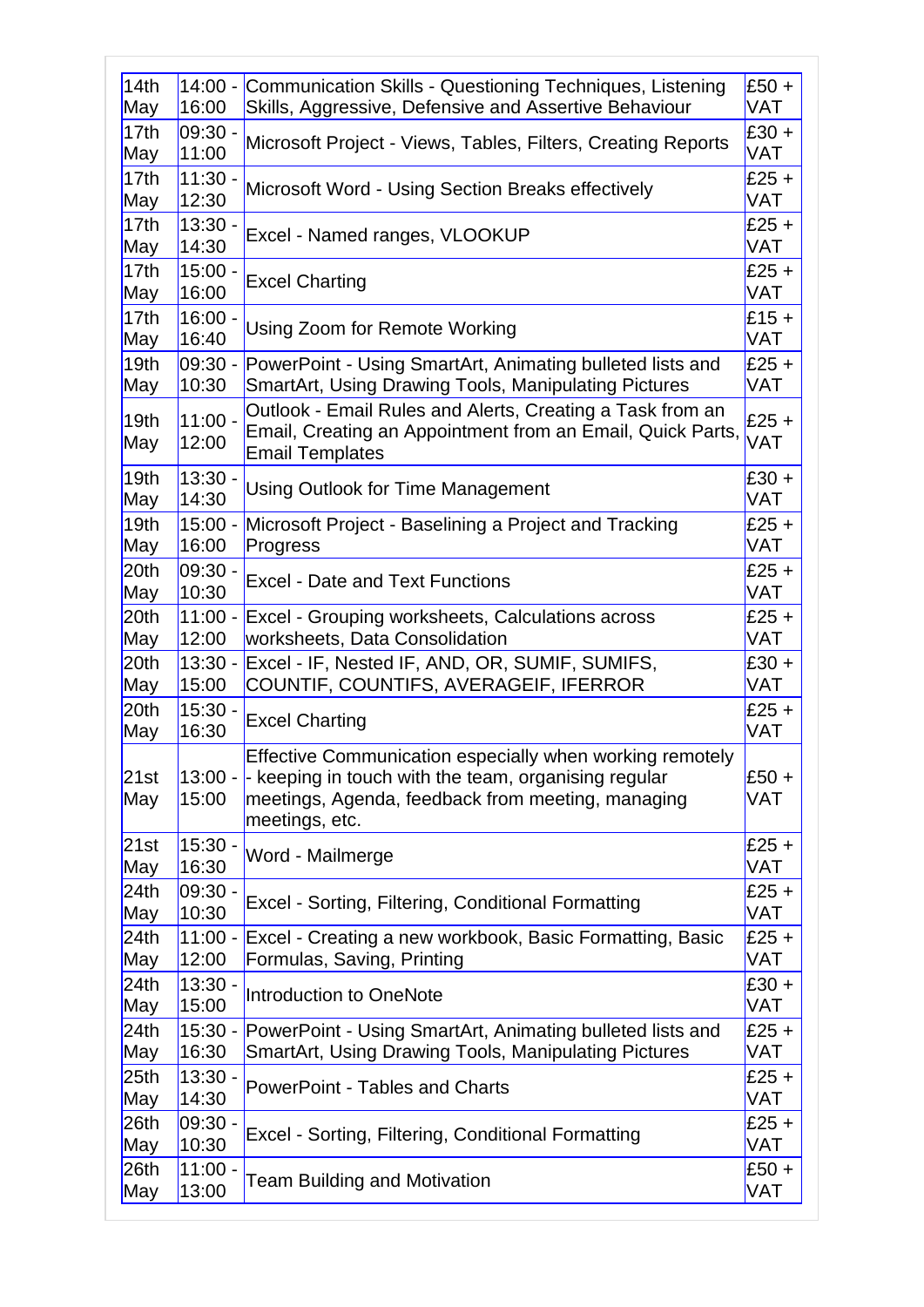|                    |                                                                                                                                                                | $£25 +$<br>VAT                                                                                                                                                                                                                                                                                                                                                                                                                                                                                                                                                         |
|--------------------|----------------------------------------------------------------------------------------------------------------------------------------------------------------|------------------------------------------------------------------------------------------------------------------------------------------------------------------------------------------------------------------------------------------------------------------------------------------------------------------------------------------------------------------------------------------------------------------------------------------------------------------------------------------------------------------------------------------------------------------------|
| $15:00 -$<br>16:00 | <b>Slide Views, Moving Slides</b>                                                                                                                              | £25 $+$<br>VAT                                                                                                                                                                                                                                                                                                                                                                                                                                                                                                                                                         |
| $09:30 -$<br>10:30 | Time Management - Setting goals and priorities, Urgent vs<br>Important                                                                                         | $£30 +$<br>VAT                                                                                                                                                                                                                                                                                                                                                                                                                                                                                                                                                         |
| $11:00 -$<br>12:00 |                                                                                                                                                                | £25 $+$<br>VAT                                                                                                                                                                                                                                                                                                                                                                                                                                                                                                                                                         |
| $13:30 -$<br>14:30 | Excel - Review of Basic Formulas, Absolute Cell References<br>(fixed cells), % of Totals, Using Quick Analysis for % of<br><b>Totals and Cumulative Totals</b> | £25 $+$<br>VAT                                                                                                                                                                                                                                                                                                                                                                                                                                                                                                                                                         |
| 15:00<br>16:30     | Crystal Reports - Creating and Formatting a Report                                                                                                             | $£35 +$<br>VAT                                                                                                                                                                                                                                                                                                                                                                                                                                                                                                                                                         |
| 09:30<br>11:00     | <b>Crystal Reports - Formulas and Functions</b>                                                                                                                | $£35+$<br>VAT                                                                                                                                                                                                                                                                                                                                                                                                                                                                                                                                                          |
| $11:30 -$<br>13:00 | Pooling resources across Projects                                                                                                                              | $£30 +$<br>VAT                                                                                                                                                                                                                                                                                                                                                                                                                                                                                                                                                         |
| 13:30.<br>14:30    | Crystal Reports - Mailing Labels                                                                                                                               | £25 $+$<br>VAT                                                                                                                                                                                                                                                                                                                                                                                                                                                                                                                                                         |
| $15:00 -$<br>16:00 | Time Management - Setting goals and priorities, Urgent vs<br>Important                                                                                         | $£30 +$<br>VAT                                                                                                                                                                                                                                                                                                                                                                                                                                                                                                                                                         |
| 09:15.<br>10:45    | Crystal Reports - Charting                                                                                                                                     | £35 +<br>VAT                                                                                                                                                                                                                                                                                                                                                                                                                                                                                                                                                           |
| $11:30 -$<br>12:30 | Progress                                                                                                                                                       | £25 +<br>VAT                                                                                                                                                                                                                                                                                                                                                                                                                                                                                                                                                           |
| $13:30 -$<br>14:30 | Progress                                                                                                                                                       | £25 +<br>VAT                                                                                                                                                                                                                                                                                                                                                                                                                                                                                                                                                           |
| $15:30 -$<br>16:30 | Word - Collaborating with Others - Sharing Documents,<br>Comments, Track Changes                                                                               | £25 $+$<br>VAT                                                                                                                                                                                                                                                                                                                                                                                                                                                                                                                                                         |
| $09:30 -$<br>11:00 | Introduction to OneNote                                                                                                                                        | $£30 +$<br>VAT                                                                                                                                                                                                                                                                                                                                                                                                                                                                                                                                                         |
| $11:30 -$<br>12:30 | Outlook - Calendar, Creating Recurring Appointments,<br>Assistant                                                                                              | $£25 +$<br>VAT                                                                                                                                                                                                                                                                                                                                                                                                                                                                                                                                                         |
| $13:30 -$<br>14:30 | Word - Working with Large Documents - Heading Styles,<br>Section Breaks, Automating Tables of Contents                                                         | £25 +<br>VAT                                                                                                                                                                                                                                                                                                                                                                                                                                                                                                                                                           |
| 15:00.<br>16:00    | Word - Using Word tables, general Word hints and tips                                                                                                          | £25 +<br>VAT                                                                                                                                                                                                                                                                                                                                                                                                                                                                                                                                                           |
| 09:30<br>10:30     | <b>Excel Pivot Tables</b>                                                                                                                                      | $£25 +$<br>VAT                                                                                                                                                                                                                                                                                                                                                                                                                                                                                                                                                         |
| $11:30 -$<br>12:30 |                                                                                                                                                                | £25 $+$<br>VAT                                                                                                                                                                                                                                                                                                                                                                                                                                                                                                                                                         |
| $13:30 -$<br>14:30 | PowerPoint - Tables and Charts                                                                                                                                 | £25 $+$<br><b>VAT</b>                                                                                                                                                                                                                                                                                                                                                                                                                                                                                                                                                  |
| $15:00 -$<br>16:00 | Word - Working with Pictures and Drawing Objects -<br>Inserting, Text Wrapping, Sizing, Effects                                                                | £25 +<br>VAT                                                                                                                                                                                                                                                                                                                                                                                                                                                                                                                                                           |
| $09:30 -$<br>11:00 | Crystal Reports - Sorting Records, Filtering Record,<br><b>Grouping Records, Summary Fields</b>                                                                | $£35 +$<br>VAT                                                                                                                                                                                                                                                                                                                                                                                                                                                                                                                                                         |
| $11:30 -$<br>13:00 | resources to tasks                                                                                                                                             | $£30 +$<br>VAT                                                                                                                                                                                                                                                                                                                                                                                                                                                                                                                                                         |
|                    | 14:30                                                                                                                                                          | 13:30 - Word - Working with Pictures and Drawing Objects -<br>Inserting, Text Wrapping, Sizing, Effects<br>PowerPoint - Creating a new presentation, Slide Layouts,<br>Microsoft Project - Adding costs to projects<br>Microsoft Project - Consolidating Projects in a Master Plan,<br>Microsoft Project - Baselining a Project and Tracking<br>Microsoft Project - Baselining a Project and Tracking<br>Making Appointments private, Using the Scheduling<br>Microsoft Project - Adding costs to projects<br>Microsoft Project - Creating a resource sheet, Assigning |